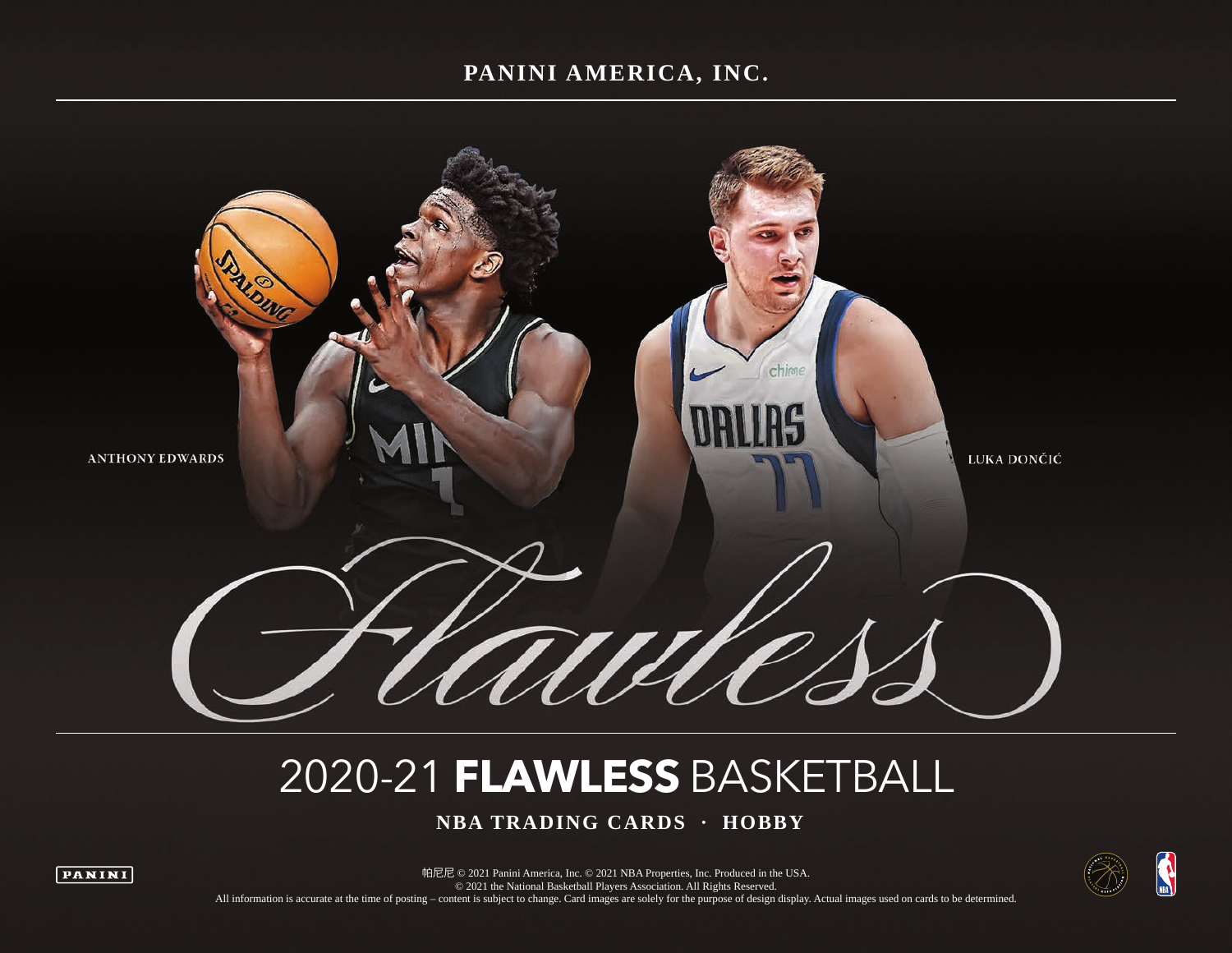







Look for some of the most sought-after rookie cards of the year in 2020-21 Flawless Base Set! Each Flawless Base card includes genuine diamonds embedded into the card and has a print run of 20 copies or less!



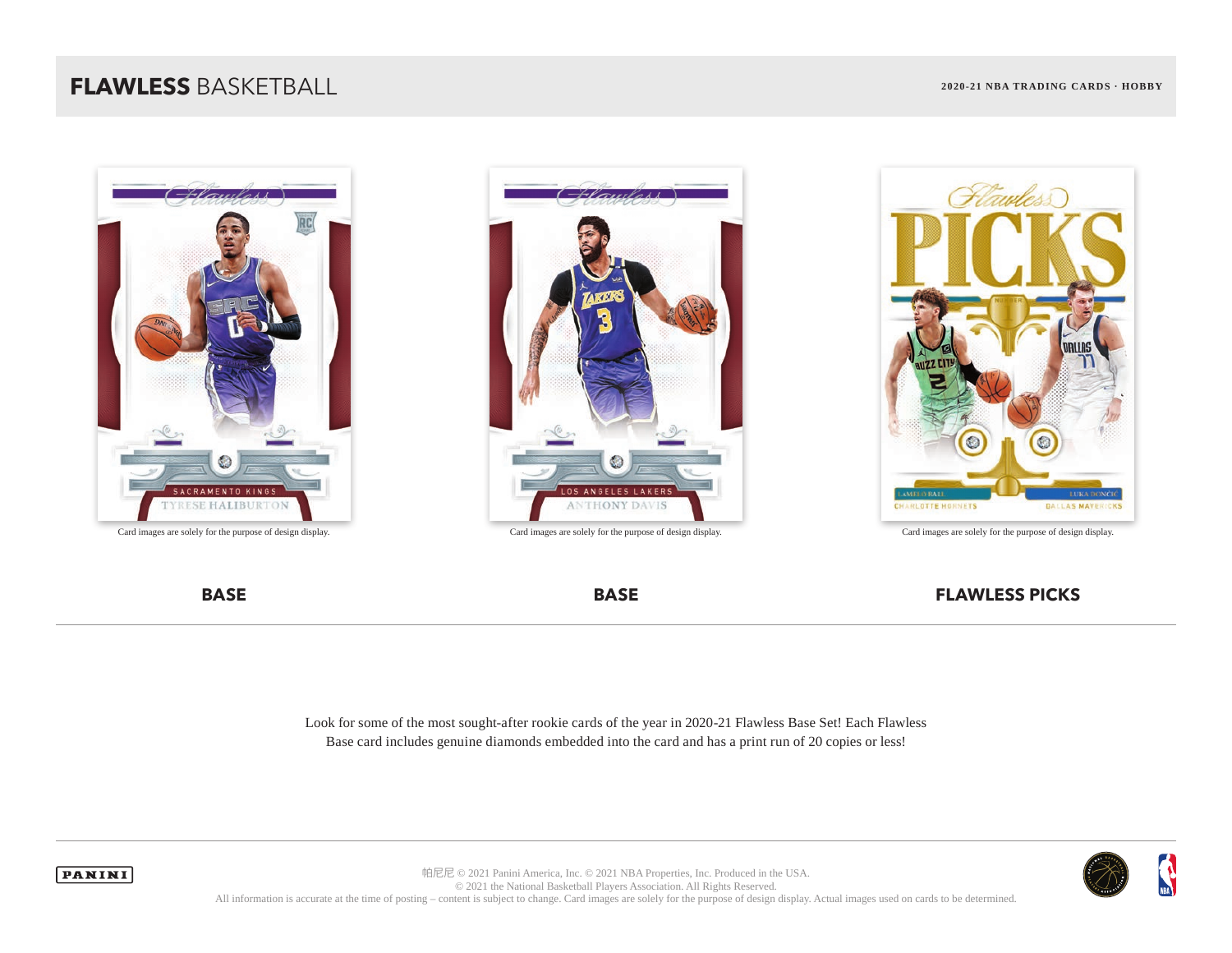





### **STAR SWATCH SIGNATURES GOLD DRAFT GEM SIGNATURES AMETHYST FLAWLESS FINISHES GOLD**

There is no shortfall of autograph content this year in Flawless! Look for a variety of sets packed with All-Stars and Legends from across the league!



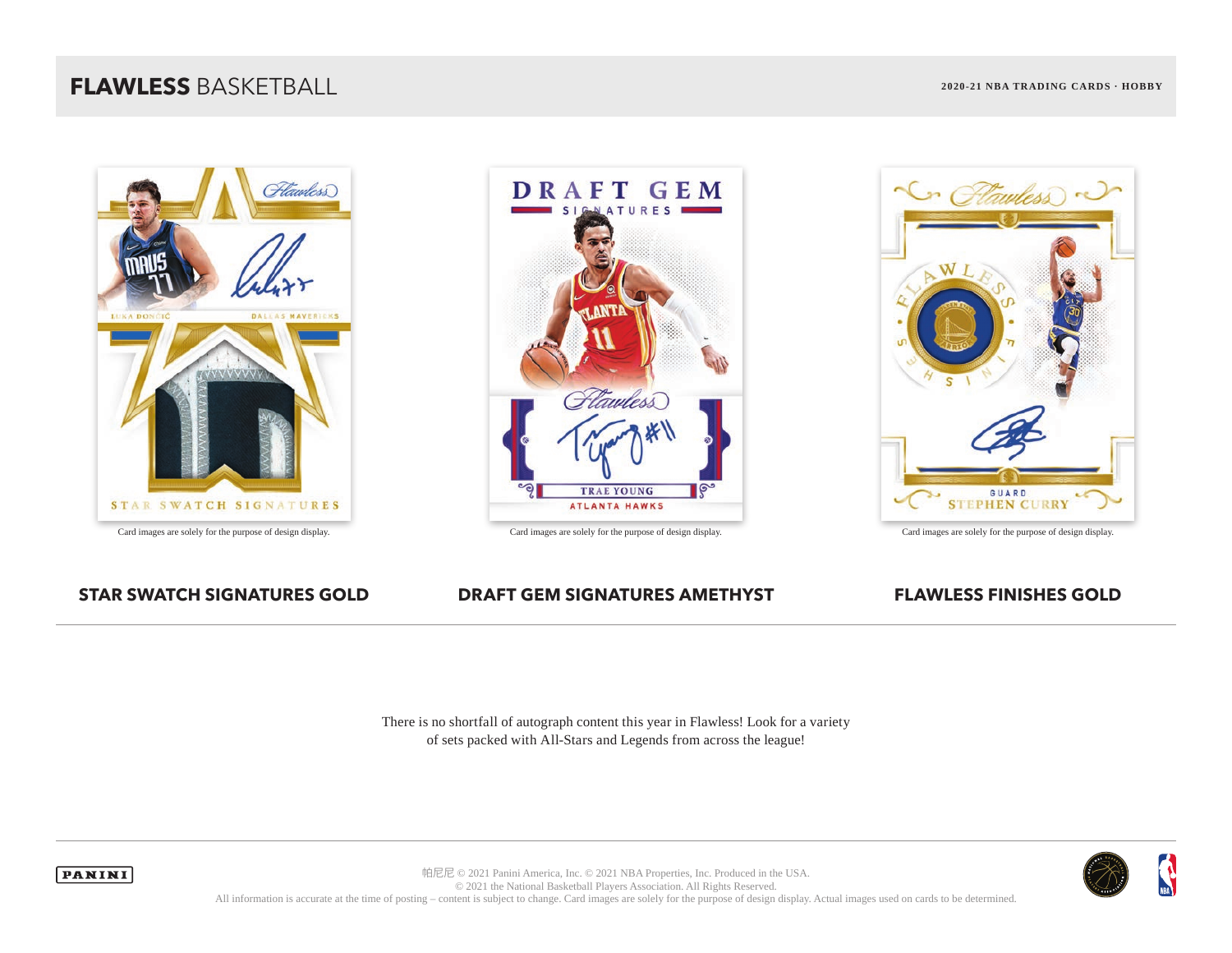





### **TRIPLE LOGOMAN LOGOMAN AUTOGRAPHS CHAMPIONSHIP TAGS AUTOGRAPHS**

Flawless delivers some of the best Memorabilia Autograph and Memorabilia content of the year! Look for Laundry Tags, Championship Tags and the new Triple NBA Logoman cards!